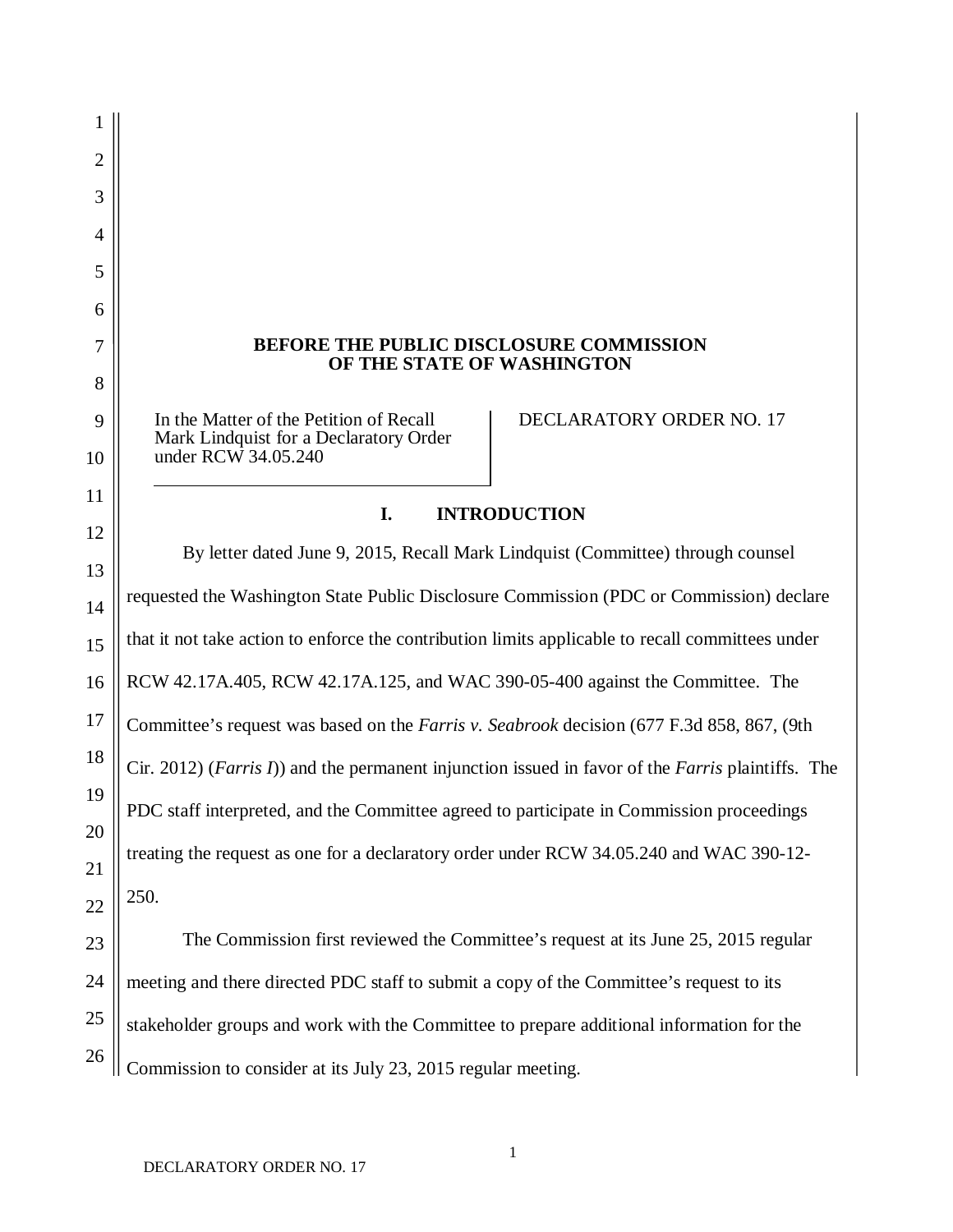The Commission reviewed the parties' written submissions and considered presentations at its June and July meetings. At its July meeting, the Commission determined that if the representations made by the Committee to the Commission regarding its process for addressing 1) contact with any actual or potential candidates for the position of Pierce County Prosecutor, and 2) the Committee's contributions and expenditure decision-making remained in effect during the election, no evidence of corruption or the possibility of corruption existed as discussed in the *Farris* decision*.* The Commission then unanimously agreed that, based strictly on the Committee's representations, the Committee's stipulation to engage in certain practices going forward, the *Farris I* decision, and the federal district court permanent injunction and subsequent circuit court opinion (*Farris II*), the application of contribution limits to the Committee would be suspended.

#### **II. SUMMARY OF REQUEST AND QUESTION PRESENTED**

Whether contribution limits identified in RCW 42.17A.405 (3) may be applied to Recall Mark Lindquist in light of the *Farris* decisions and injunction as well as the factual representations made by the Committee as to its campaign conduct.

# **III. SUMMARY OF STIPULATIONS AS TO FACTS**

The Committee filed a C-1pc Political Committee Registration on June 9, 2015, registering a campaign to support a ballot proposition to recall the elected Pierce County Prosecutor Mark Lindquist from office in the April 26, 20[1](#page-1-0)6 special election.<sup>1</sup> On June 11, 2015, PDC staff received a letter dated June 9, 2015 from Jeffrey Paul Helsdon of the law firm of Oldfield & Helsdon PLLC, counsel to the Committee. Mr. Helsdon explained that he

<span id="page-1-0"></span><sup>&</sup>lt;sup>1</sup> The committee filed an amended its C1-pc report on July 31, 2015.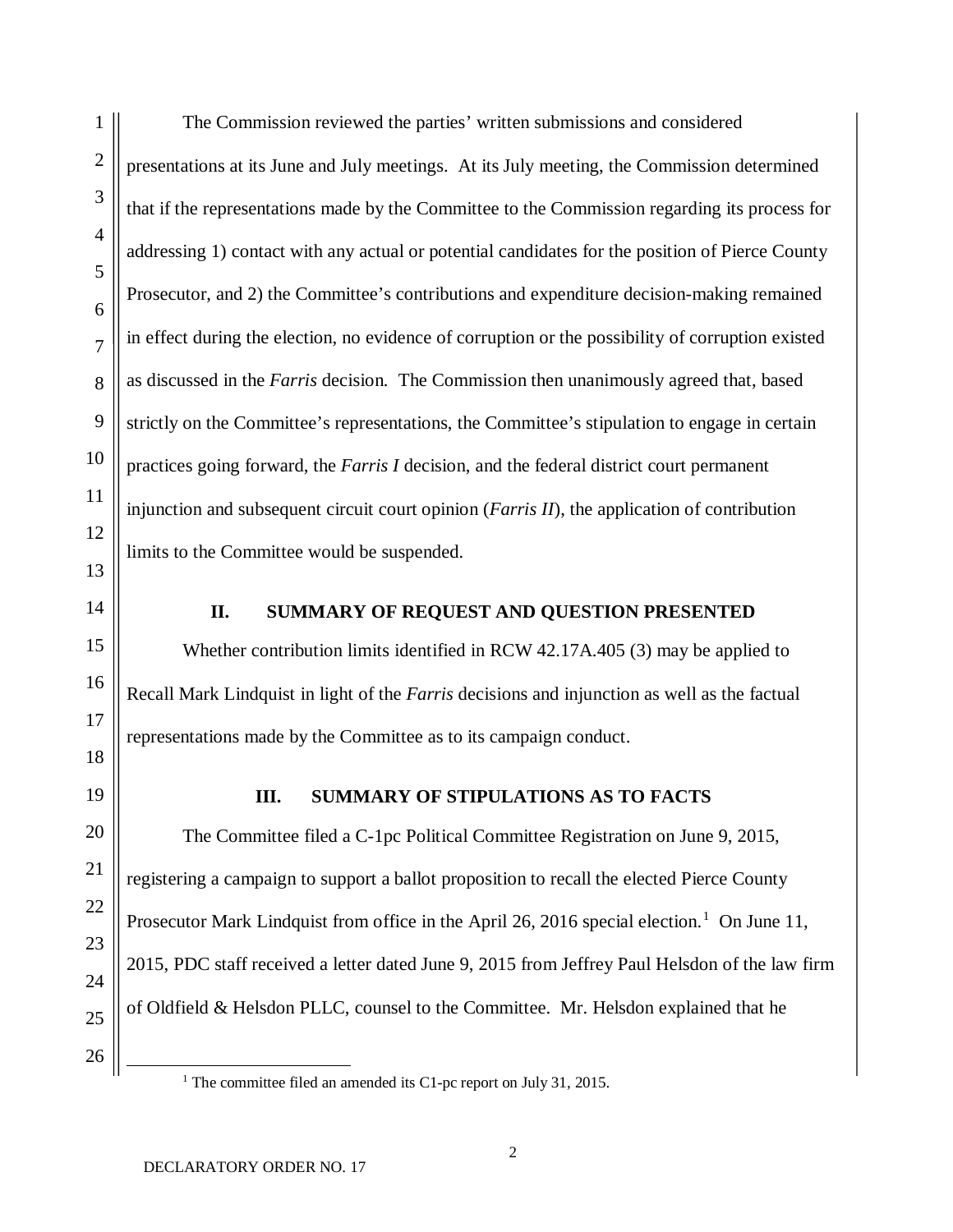represented the Committee in its efforts to recall Pierce County Prosecutor Mark Lindquist from office. Mr. Helsdon told PDC staff about certain Committee activities to be undertaken with regard to the recall process, including the Committee's intent to solicit and accept contributions in excess of \$950. He requested a determination that the PDC staff would take no action to enforce the campaign contribution limits of RCW 42.17A.405(3) against the Committee and its anticipated contributors, in light of the federal court injunction preventing enforcement of those limits against *Farris* plaintiffs.

On August 7, 2015, the Committee submitted a signed Stipulation as to Facts, which included a description of the Committee's conduct during the election on which this declaratory order is based. A copy of that Stipulation is attached to this order and incorporated herein by reference.

To date, the Committee received one contribution in excess of \$950. Additionally, neither the Committee nor its officers or principal decision-makers has had contact or communications with any person known to be a declared or undeclared candidate for Pierce County Prosecutor, concerning the appointment or election of any person to the office of Pierce County Prosecutor, or concerning any other subject.

The Committee understands the term "principal decision-makers" to include the officers and directors of the Committee, the law firm of Oldfield & Helsdon PLLC, and Joan Mell, an attorney who has provided significant input to the Committee. Neither the Committee nor its officers or principal decision-makers has had contacts or communications with employees of the prosecutor's office or with members of the Pierce County Council concerning the appointment or election of any person to the office of Pierce County Prosecutor.

1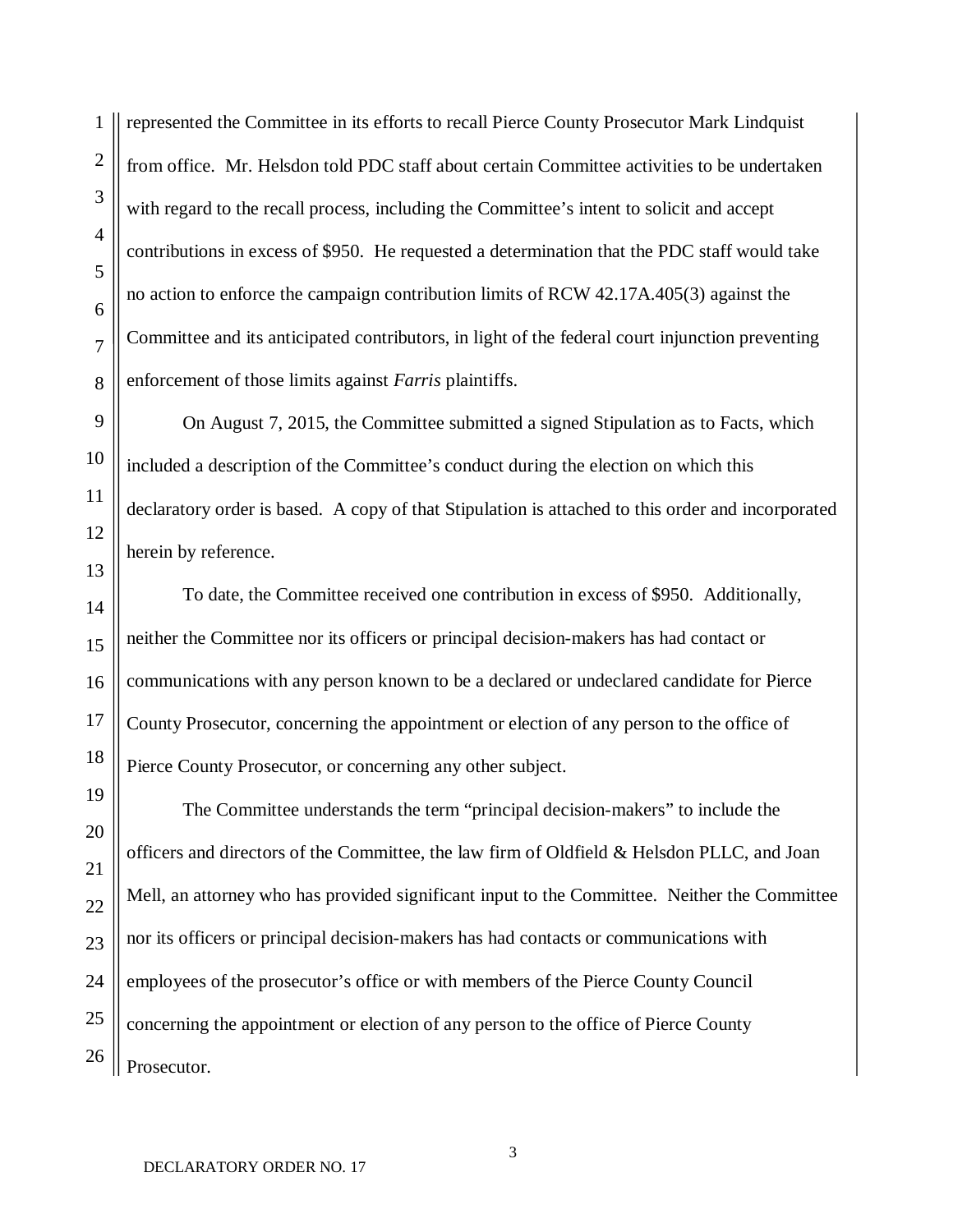Certain officers and principal decision-makers of the Committee, including Jeffrey Helsdon, Thomas Oldfield, and Joan Mell, have spoken with employees or officials of the Pierce County Prosecutor's Office for the purpose of obtaining additional factual information to clarify allegations stated in whistleblower complaints filed by them, in order to assure accuracy of the statement of charges for the recall and subsequent litigation.

Certain officers and principal decision-makers of the Committee, including Carolyn Merrival, have communicated with employees or officials of the Pierce County Prosecutor's Office regarding the Committee's campaign fundraising. Steven Merrival, Ms. Merrival's spouse and the source of a whistleblower complaint against Mark Lindquist, has contributed \$140 to the Committee, which is within the limit of RCW 42.17A.405(3).

The Committee has stated that if it becomes aware of the identity of any candidate for Pierce County Prosecutor, or if any person, when contacted, indicates an intent to run for the office in the future, the Committee, its officers, and principal decision-makers will not 1) coordinate any campaign expenditures with such a candidate or his or her campaign committee, 2) solicit or accept contributions from such a candidate or his or her campaign committee, and 3) solicit any donations or support in support of or opposition to such a candidate or his or her candidate committee. The Committee also stated that it will not coordinate any contributions or expenditures with, or allow decision-making control by, a member of the Pierce County Council or its staff.

The Committee and its officers, and principal decision-makers confirmed their understanding that they will comply with all campaign finance laws and requirements of RCW 42.17A and WAC 390, other than the limitations of RCW 42.17A.405(3) and its implementing regulations, including requirements applicable to the coordination of expenditures with a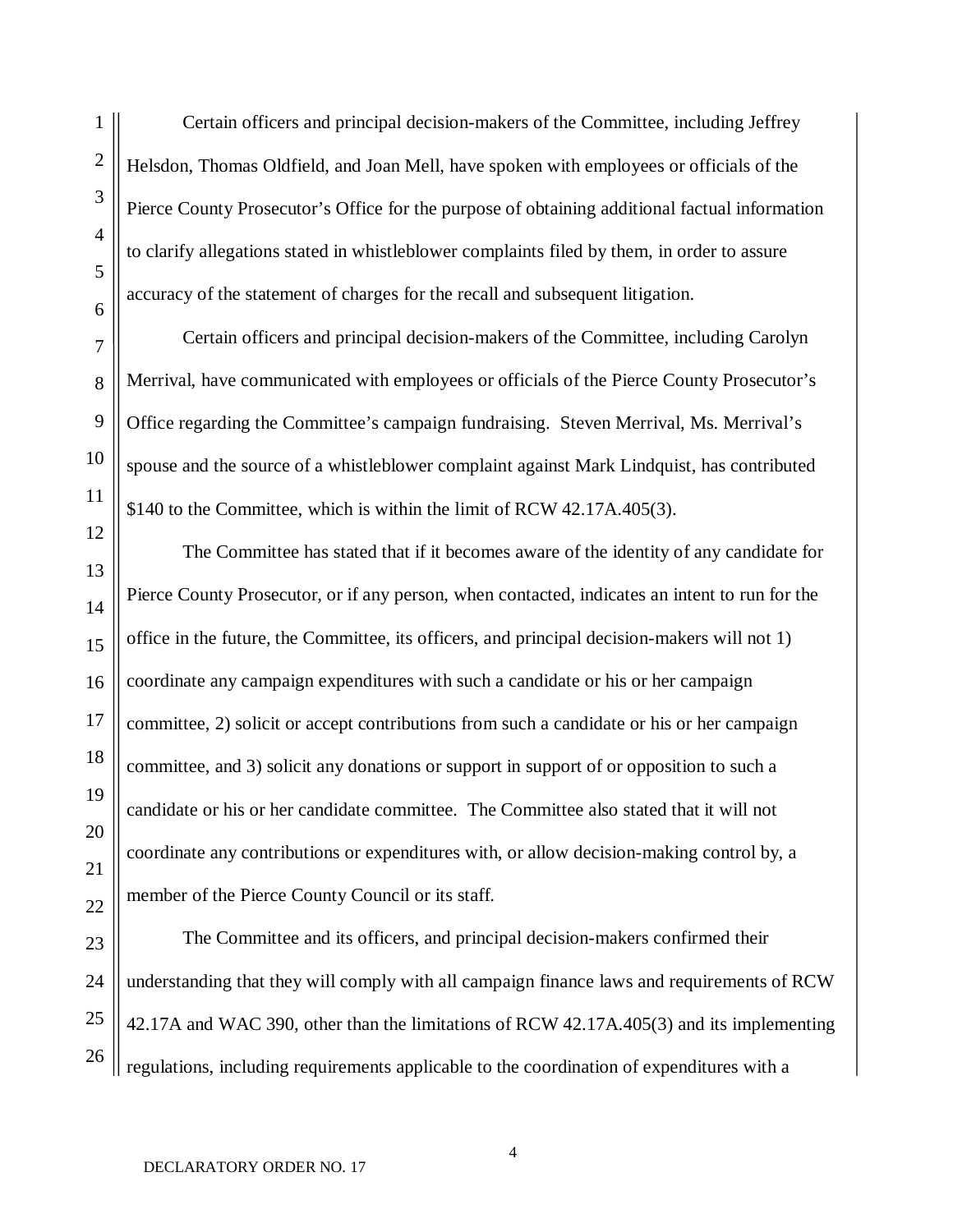candidate or political committee, and requirements applicable to the disclosure of contributions and expenditures.

# **IV. DISCUSSION AND ANALYSIS**

RCW 42.17A.405(3) provides for a limit on contributions from any person, other than a bona fide political party or a caucus political committee, to a county official against whom recall charges have been filed, or to a political committee having the expectation of making expenditures in support of the recall of the county official. This provision was part of Initiative 134 passed in November 1992. As part of that initiative, the people of Washington declared their intent to address the "disproportionate or controlling influence on the election of candidates" by enacting contribution limits. They also recognized the "public perception that decisions of elected officials are being improperly influenced by monetary contributions." RCW 42.17A.400(1) (a), (b). Per RCW 42.17A.125 and under the Commission's rule WAC 390-05-400, this limit is currently \$950.

In June 2011, Robin Farris, the Oldfield & Helsdon law firm, and the Recall Dale Washam political committee (*Farris* plaintiffs), challenged the recall contribution limits in RCW 42.17A.405(3). The *Farris* plaintiffs filed suit in federal district court to invalidate Washington's contribution limits applicable to recall committees. Their constitutional challenge was both facial and as applied to the conduct of the Recall Dale Washam committee. The federal district court initially issued a preliminary injunction, which the State appealed. The Ninth Circuit Court of Appeals affirmed the issuance of the injunction and remanded the case to the district court for further proceedings.

On remand, the federal district court considered summary judgment filed by the *Farris*  plaintiffs. It reviewed the facts related to the actual conduct of the Recall Dale Washam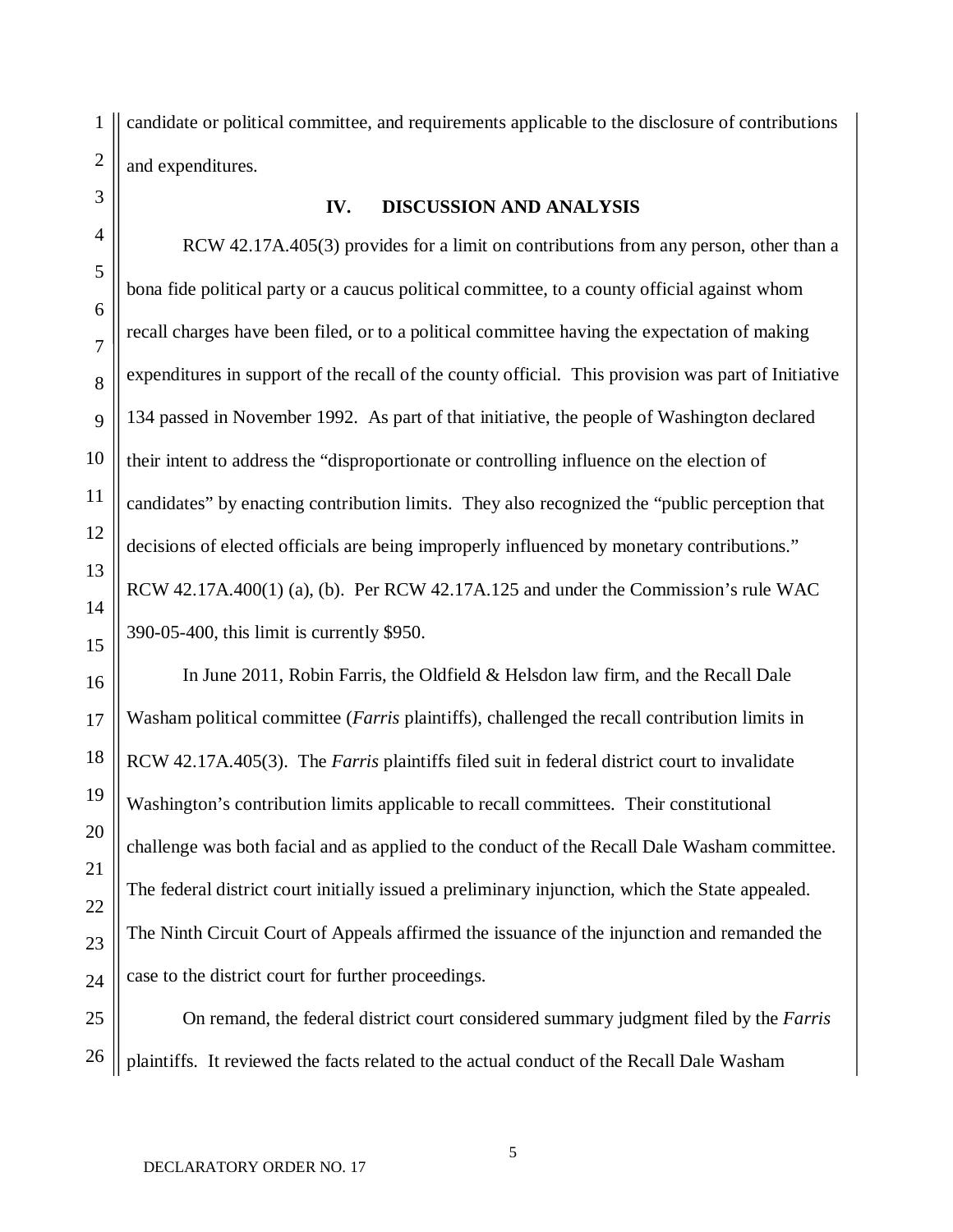committee and its officers and officials. The district court considered whether the committee had "sufficient contacts and communications with members of the local political community to create the appearance of or actual corruption during the recall effort." The district court further examined the conduct of the Recall Dale Washam committee through its officers in communications with Pierce County Council members (the body which would have appointed a successor in the event of a successful recall), local politicians and community members, and identified candidates for the position for which recall was sought. Ultimately, the district court granted the *Farris* plaintiffs summary judgment.

10 11 12 13 14 15 16 17 18 19 20 21 22 23 24 25 26 In granting summary judgment, the federal district and appellate courts in *Farris I* recognized the possibility that "the outcome might be different if there were evidence that contributions were being made with a 'wink and a nod' from Council members indicating that a particular candidate would be appointed" if a recall election were successful. *Farris v. Seabrook,* 677 F.3d 858, 867, n. 8 (9th Cir. 2012); *Farris v. Seabrook,* Order on Summary Judgment at 18. Once recognizing that the possibility for coordination with candidates existed (*id.*), the district court determined that the evidence did not support such a conclusion in the *Farris* case. It went on to declare that "as applied to Plaintiffs", RCW 42.17A.405(3) was unconstitutional. The *Farris* plaintiffs appealed the district court's decision to not address their facial challenge to RCW 42.17A.405(3). However, the circuit court agreed with the district court's decision to not review the facial constitutionality of the statute, concluding that the *Farris* plaintiffs had received all the relief to which they were entitled. "*[F]arris I* and the district court's order clearly preclude enforcement of §42.17A.405(3) against the plaintiffs *when there is no evidence or appearance of corruption, because the provision is* 

1

2

3

4

5

6

7

8

9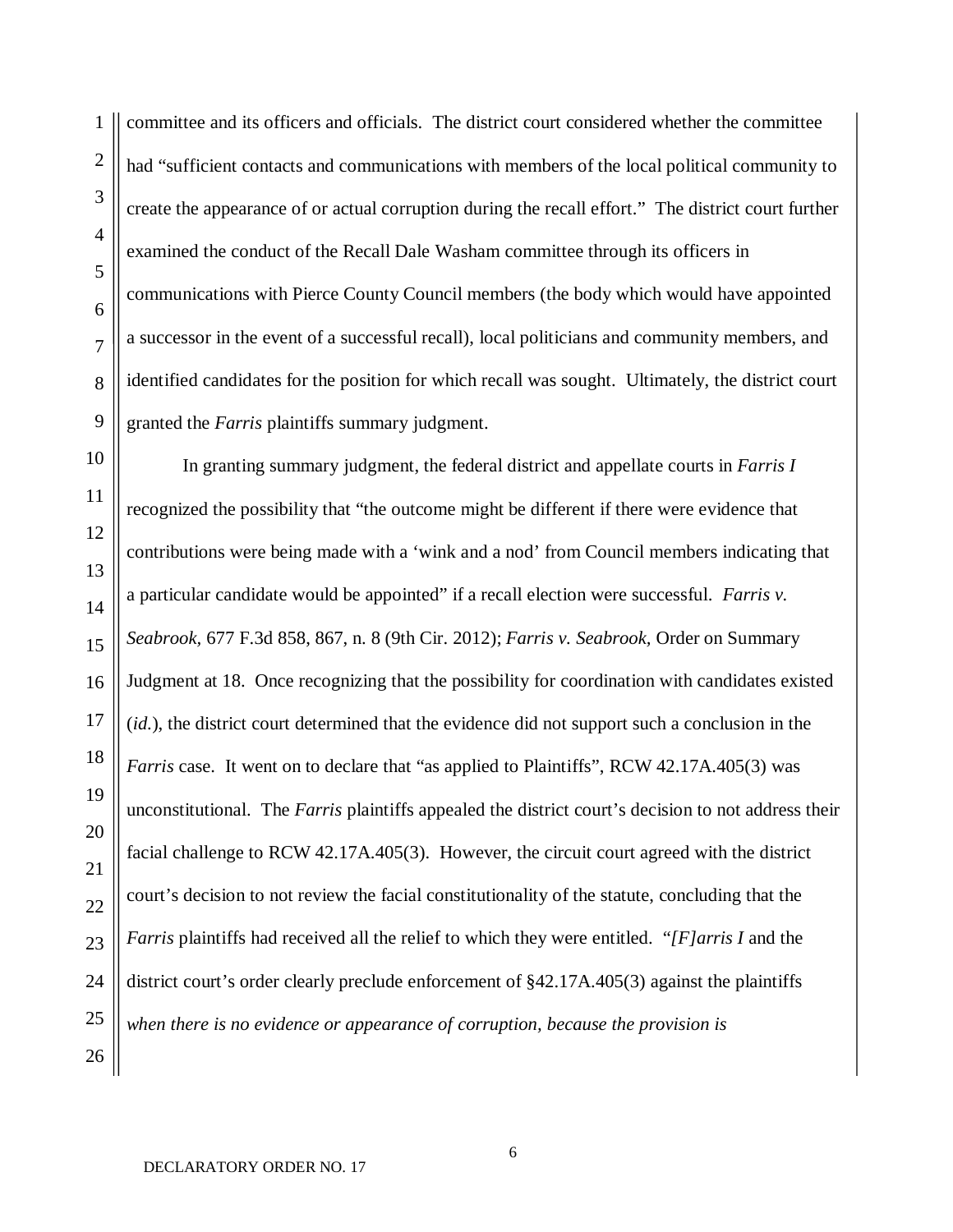*unconstitutional in such instances."* Since the *Farris* decisions, the state legislature has not acted to alter contributions to recall committees and to date, the statute remains in place.

Turning to the Committee's request for relief, the Commission considered the federal courts' analysis and direction from the *Farris* decisions and injunction. The Commission requested and obtained information from the Committee about how it intended to handle the possibility of coordination or contact from actual or potential candidates for the position of Pierce County Prosecuting Attorney during the pendency of the recall proceedings and any potential recall election. The Committee's representations and stipulation regarding this process is outlined in the attached Stipulation.

The Committee stated that if it becomes aware of the identity of any candidate for Pierce County Prosecutor, or if any person, when contacted, indicates an intent to run for the office in the future, the Committee, its officers, and principal decision-makers will not 1) coordinate any campaign expenditures with such a candidate or his or her campaign committee, 2) solicit or accept contributions from such a candidate or his or her campaign committee, and 3) solicit any donations or support in support of or opposition to such a candidate or his or her candidate committee. The Committee will also not coordinate any contributions or expenditures with, or allow decision-making control by, a member of the Pierce County Council or its staff.

#### **V. ORDER**

In reaching its decision on the Committee's specific declaratory request, the Commission relied on the Committee's representations and factual stipulations, the current status of contributions limits under RCW 42.17A.405(3), and the existing applicable case law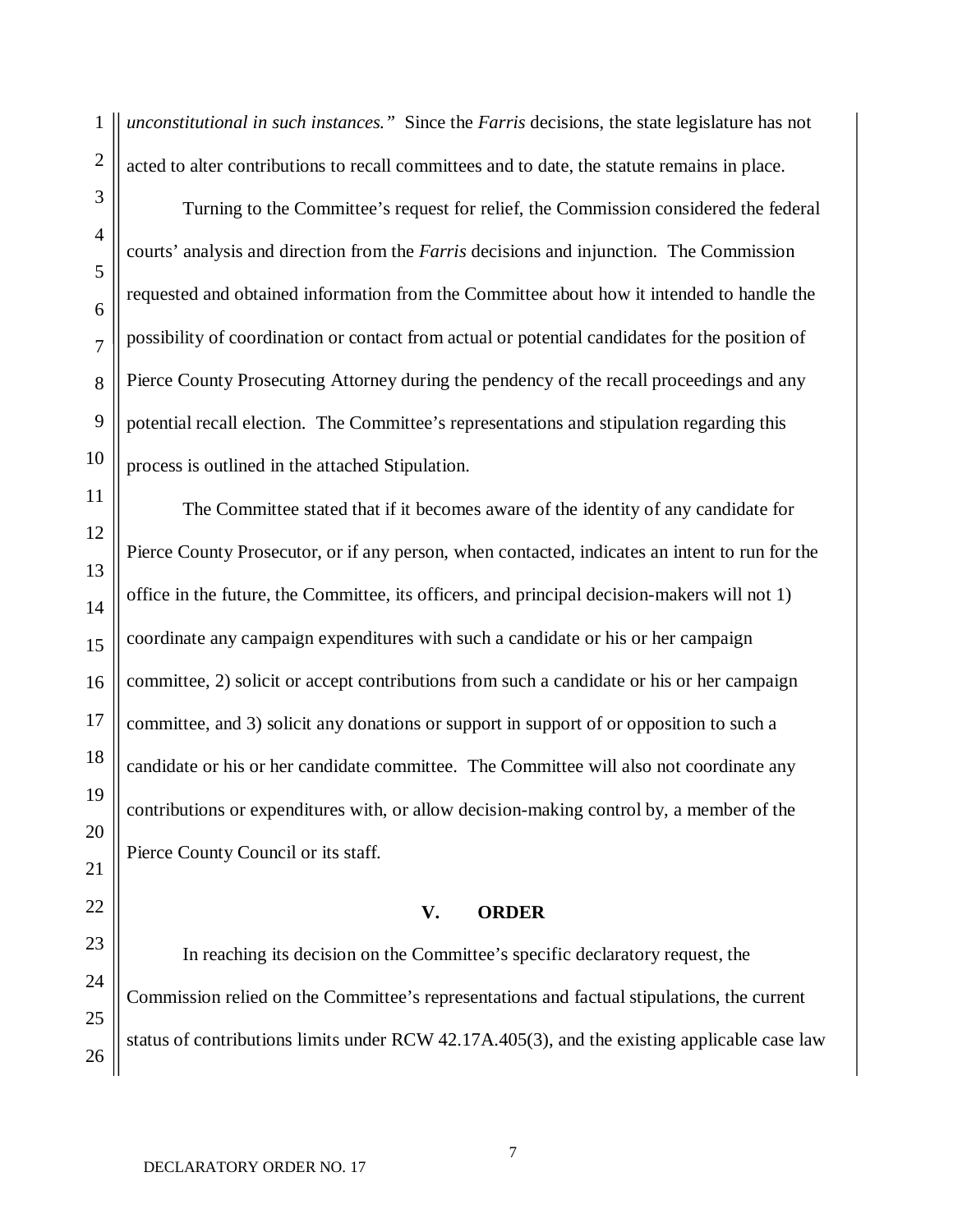in the *Farris* decisions and injunction. The Commission determined that the *Farris* decisions anticipated an evaluation of the individual and specific facts of each committee and its campaign activities before deciding whether the actual or appearance of corruption to be eliminated by contribution limits on recall committees, had been addressed before enforcement of the contribution limit of RCW 42.17A.405(3) could be suspended.

In relying solely on the Committee's specific request for suspension of the limits to its activities, and its representations and stipulated facts, known at this time, the Commission decided that enforcement of the contribution limits of RCW 42.17A.405(3) could be and are hereby suspended. The Commission further determined that this Declaratory Order applies only to the Committee and not to any other existing or future recall committee whose circumstances are not before the Commission.

By a vote of 4-0 at its July 23, 2015 meeting, the Commission directed PDC staff and counsel work with the Committee and its counsel to memorialize the Committee's representations to the Commission and to prepare a draft Declaratory Order for the Commission's review. At its August 7, 2015 special meeting, the Commission reviewed the submitted Stipulations and provided feedback concerning the draft order.

By a vote of 4-0 at its August 7, 2015 meeting, the Commission approved the draft order with specific changes and authorized the Interim Executive Director to review the final version and execute it on the Commission's behalf. With that direction, this written, binding Declaratory Order was adopted at the Commission's special meeting in Olympia, Washington on August 7, 2015. Contribution limits in RCW 42.17A.405(3) are suspended as to the Committee.

DATED this 10<sup>th</sup> day of August, 2015.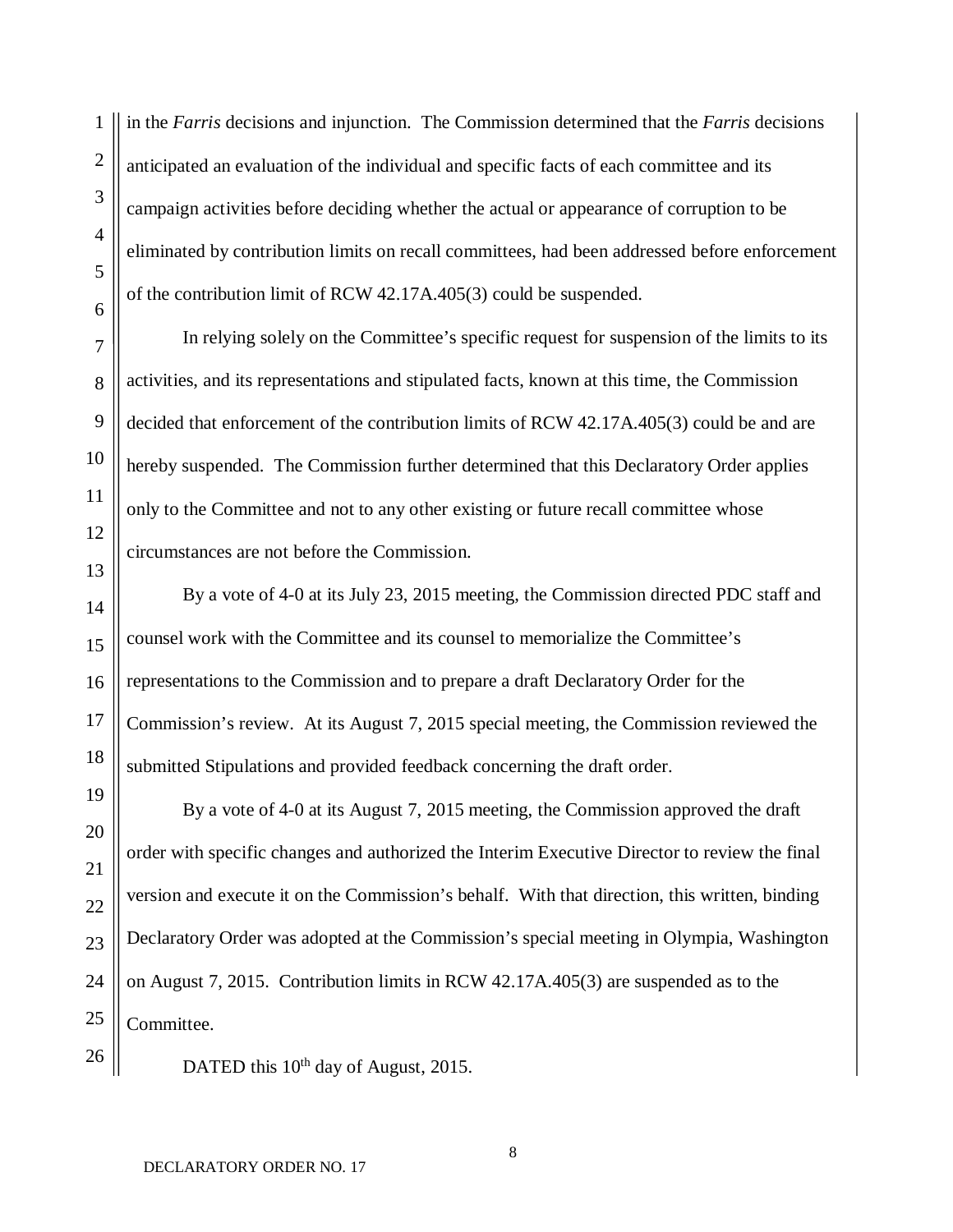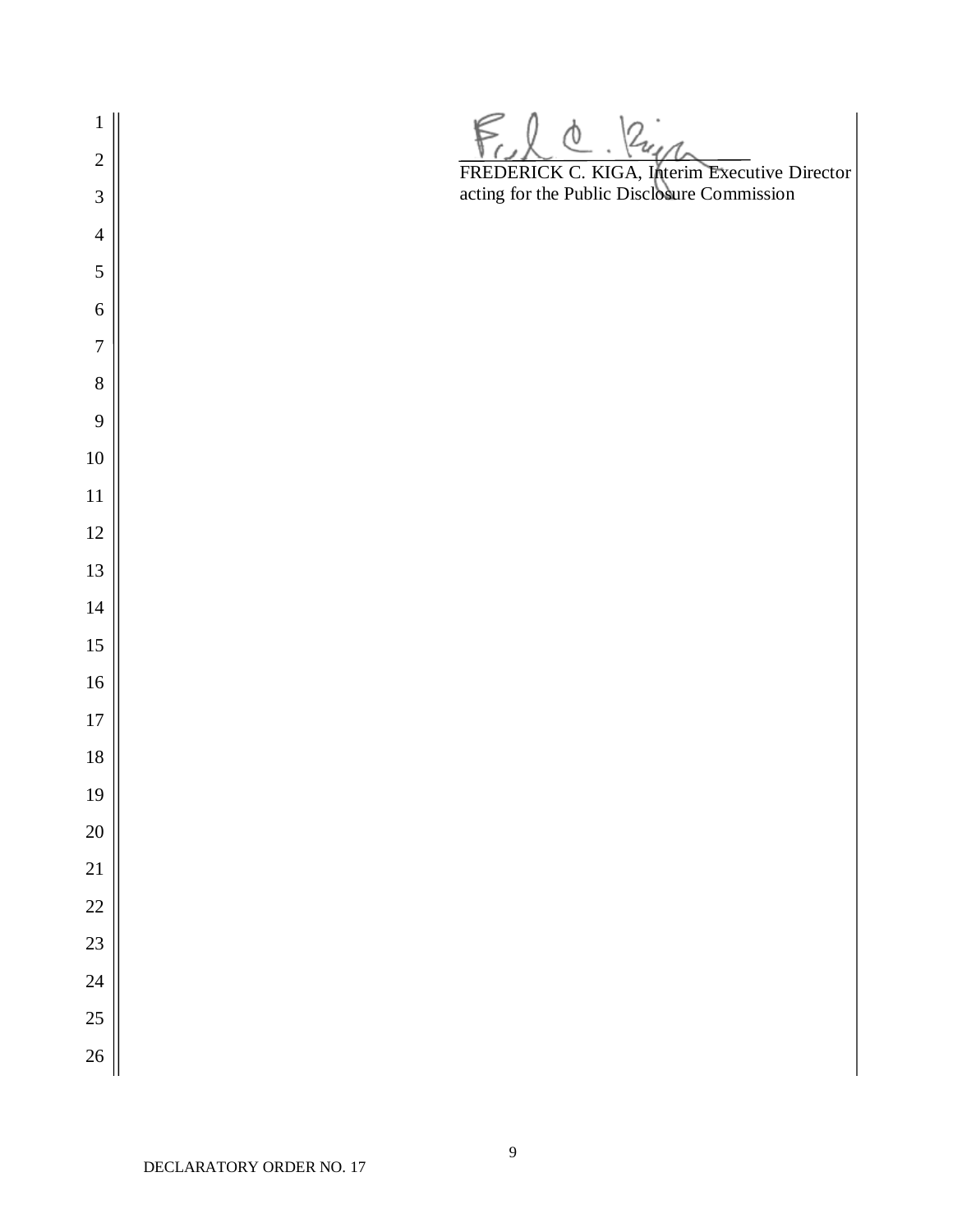# BEFORE THE PUBLIC DISCLOSURE COMMISSION OF THE STATE OF WASHINGTON

In the Matter of the Petition of Recall Mark Lindquist for a Declaratory Order under  $RCW$  34.05.240

# DECLARATORY NO. 17 STIPULATION AS TO FACTS

The parties to this Stipulation, namely, the Public Disclosure Commission Staff, through its Executive Director, Frederick C. Kiga, and Recall Mark Lindquist, a registered political committee (the Committee), submit this Stipulation as to Facts regarding the Committee's request that the PDC will take no action to enforce the contribution limits of RCW 42.17A.405 (3) against the Committee.

At the regular meeting of the Public Disclosure Commission on July 23, 2015, the Commission acted unanimously on a motion to issue a declaratory order regarding the enforcement of RCW 42.17A.405(3) within 90 days of receipt of the Committee's request, provided that 1) the Committee signs a stipulation with PDC staff regarding the facts on which the declaratory order would be based, and 2) that the Committee stipulates that it will comply with all other applicable laws requiring the disclosure of contributions. The Commission's motion provided that any declaratory order the Commission issues suspending enforcement of RCW 42.17A.405(3) will be based on the Committee's representations of its intended campaign conduct and its stipulation as to those representations, and that the Commission's action will not suspend enforcement of the recall contribution limits applicable to other recall campaign committees.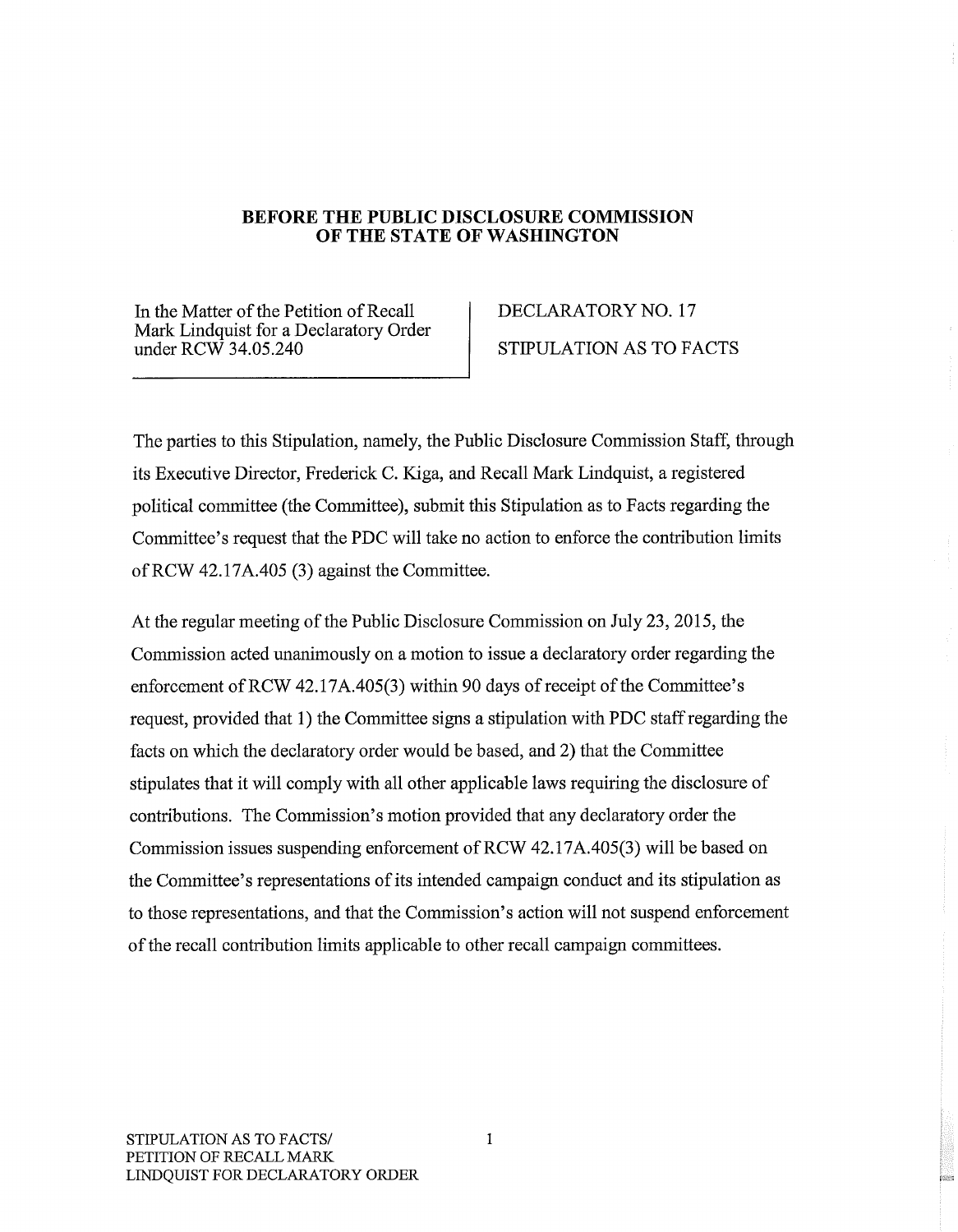# **JURISDICTION**

The Public Disclosure Commission has jurisdiction over this proceeding pursuant to RCW 42.17A, the state campaign finance and disclosure laws; RCW 34.05, the Administrative Procedure Act; and WAC 390.

#### **FACTS**

- 1. Recall Mark Lindquist, a registered political committee (the Committee) filed a C-1pc Political Committee Registration on June 9, 2015, registering a campaign to support a ballot proposition to recall the elected Pierce County Prosecutor Mark Lindquist from office in the April 26, 2016 special election.
- 2. RCW 42.17A.405(3) provides for an \$800 limit on contributions from any person, other than a bona fide political party or a caucus political committee, to a county official against whom recall charges have been filed, or to a political committee having the expectation of making expenditures in support of the recall of the county official. Per RCW 42.17A.125 and under the Commission's rule WAC 390-05-400, this \$800 limit was adjusted to \$950 in 2014.
- 3. On June 11, 2015, PDC staff received a letter dated June 9, 2015 from Jeffrey Paul Helsdon of the law firm of Oldfield & Helsdon PLLC, counsel to the Committee. Mr. Helsdon explained that he represents the Committee in its efforts to recall Pierce County Prosecutor Mark Lindquist from office. Mr. Helsdon told PDC staff of the Committee's intended activities concerning the recall, including the Committee's intent to solicit and accept contributions in excess of \$950. On behalf of the Committee, he requested "that the PDC immediately inform the Committee that the PDC will take no action to enforce the contribution limits of RCW 42.17A.405(3). He based this request on the Committee's view that the limits could not be constitutionally applied to the Committee and its anticipated contributors in light of the federal court injunction preventing enforcement of those limits against *Farris*  $v$ . Seabrook plaintiffs Oldfield & Helsdon PLLC, the Recall Dale Washam political committee, and Robin Farris, as affirmed by the Ninth Circuit Court of Appeals in Farris v. Seabrook, 677 F.3d 858 (9th Cir. 2012) (as amended).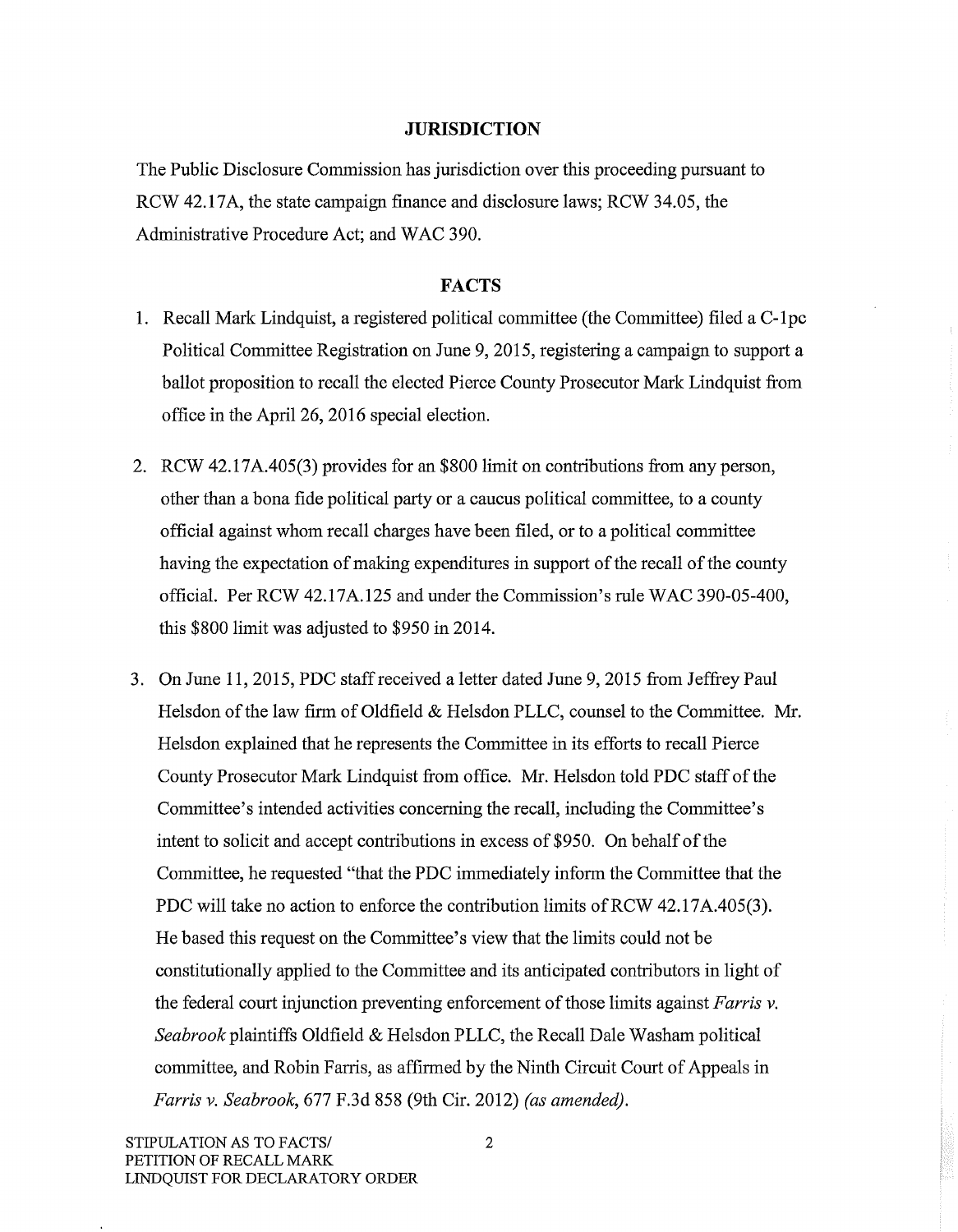- 4. As of the Commission's July 23, 2015 meeting, the Committee has received one contribution in excess of \$950.
- 5. As of the date of this Stipulation, neither the Committee nor its officers or principal decision-makers has had contact or communications with any person known to be a declared or undeclared candidate for Pierce County Prosecutor, concerning the appointment or election of any person to the office of Pierce County Prosecutor.
- 6. The Committee understands the term "principal decision-makers" to include the officers and directors of the Recall Mark Lindquist political committee (a nonprofit corporation), the law firm of Oldfield & Helsdon PLLC, and Joan Mell, an attorney who has provided significant input to the Committee.
- 7. As of the date of this Stipulation, neither the Committee nor its officers or principal decision-makers has had contacts or communications with employees of the prosecutor's office or with members of the Pierce County Council concerning the appointment or election of any person to the office of Pierce County Prosecutor.
- 8. Certain officers and principal decision-makers of the Committee, including Jeffrey Helsdon, Thomas Oldfield, and Joan Mell, have spoken with employees or officials of the Pierce County Prosecutor's Office for the purpose of obtaining factual information to clarify allegations stated in whistleblower complaints filed by them to assure accuracy of the statement of charges for the recall and subsequent litigation.
- 9. Certain officers and principal decision-makers of the Committee, including Carolyn Merrival, have communicated with employees or officials of the Pierce County Prosecutor's Office regarding the Committee's campaign fundraising.
- 10. Steven Merrival, the spouse of Carolyn Merrival and the source of a whistleblower complaint against Mark Lindquist, has contributed \$140 to the Committee, which is within the limit of RCW 42.17A.405(3).
- 11. If the Committee become aware of the identity of any candidate for Pierce County Prosecutor, or if any person, when contacted, indicates an intent to run for the office